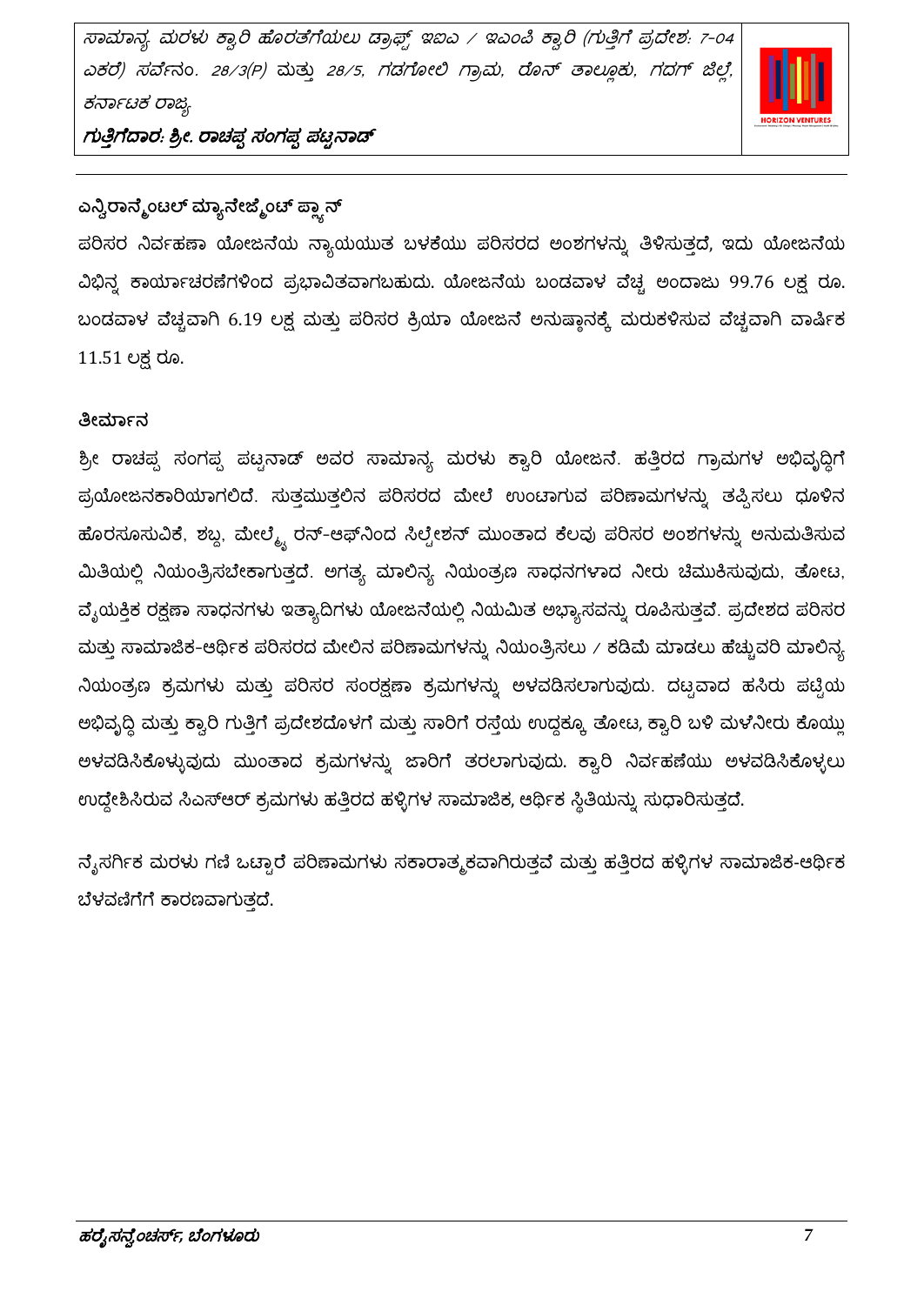

*Lessee: Sri. Rachappa Sangappa Pattanad*

## **EXECUTIVE SUMMARY**

### **INTRODUCTION**

Sri. Rachappa Sangappa Pattanad has applied for TOR in order to prepare EIA report for grant of Environmental Clearance as per MoEF Notifications S.O. 1533(E) dated 14-09-2006 for extraction of Ordinary Sand having lease area of 7-04 Acres located in Survey No. 28/3(P) and 28/5 of Gadagoli Village, Ron Taluk, Gadag District, Karnataka State.

As the proposed project is coming under cluster situation and in the cluster as the total area extent is greater than 5 Ha as per the Hon'ble NGT order dated 13th September 2018 and 11th December 2018 it is considered as "B" category. The application to grant prior Environmental Clearance for the proposed project was considered by the KSEAC in its 250th SEAC meeting held on 6th August 2020, for determination of the Terms of Reference (ToR) for preparation of the Environmental Impact Assessment (EIA) report. The Committee has suggested specific Terms of Reference (ToR) for preparation of the EIA report and Environmental Management Plan and for conducting public hearing vide its letter No. SEIAA 181 MIN 2020.

## **Location of the Project**

The Ordinary Sand Quarry with an extent of 7-04 Acres of quarrying lease area of located in Survey No. 28/3(P) and 28/5 of Gadagoli Village, Ron Taluk, Gadag District, Karnataka State

| Sr. | <b>Particulars</b>       |                    | <b>Details</b>  |                 |                 |  |
|-----|--------------------------|--------------------|-----------------|-----------------|-----------------|--|
| No. |                          |                    |                 |                 |                 |  |
| 1.  | Latitude/Longitude       |                    |                 |                 |                 |  |
|     |                          | Datum: WGS 84      |                 |                 |                 |  |
|     |                          |                    | <b>Boundary</b> | Latitude        | Longitude       |  |
|     |                          |                    | A               | N15° 49' 57.74" | E75° 38' 35.87" |  |
|     |                          |                    | B               | N15° 49' 55.05" | E75° 38' 41.53" |  |
|     |                          |                    | $\mathcal{C}$   | N15° 49' 53.79" | E75° 38' 42.95" |  |
|     |                          |                    | D               | N15°49' 52.47"  | E75° 38' 44.05" |  |
|     |                          |                    | E               | N15°49' 49.78"  | E75° 38' 39.27" |  |
|     |                          |                    | F               | N15°49' 49.71"  | E75° 38' 38.43" |  |
| 2.  | Site elevation above MSL | 538.0m to 530m MSL |                 |                 |                 |  |

### **TABLE 1: SALIENT FEATURES OF THE PROJECT SITE**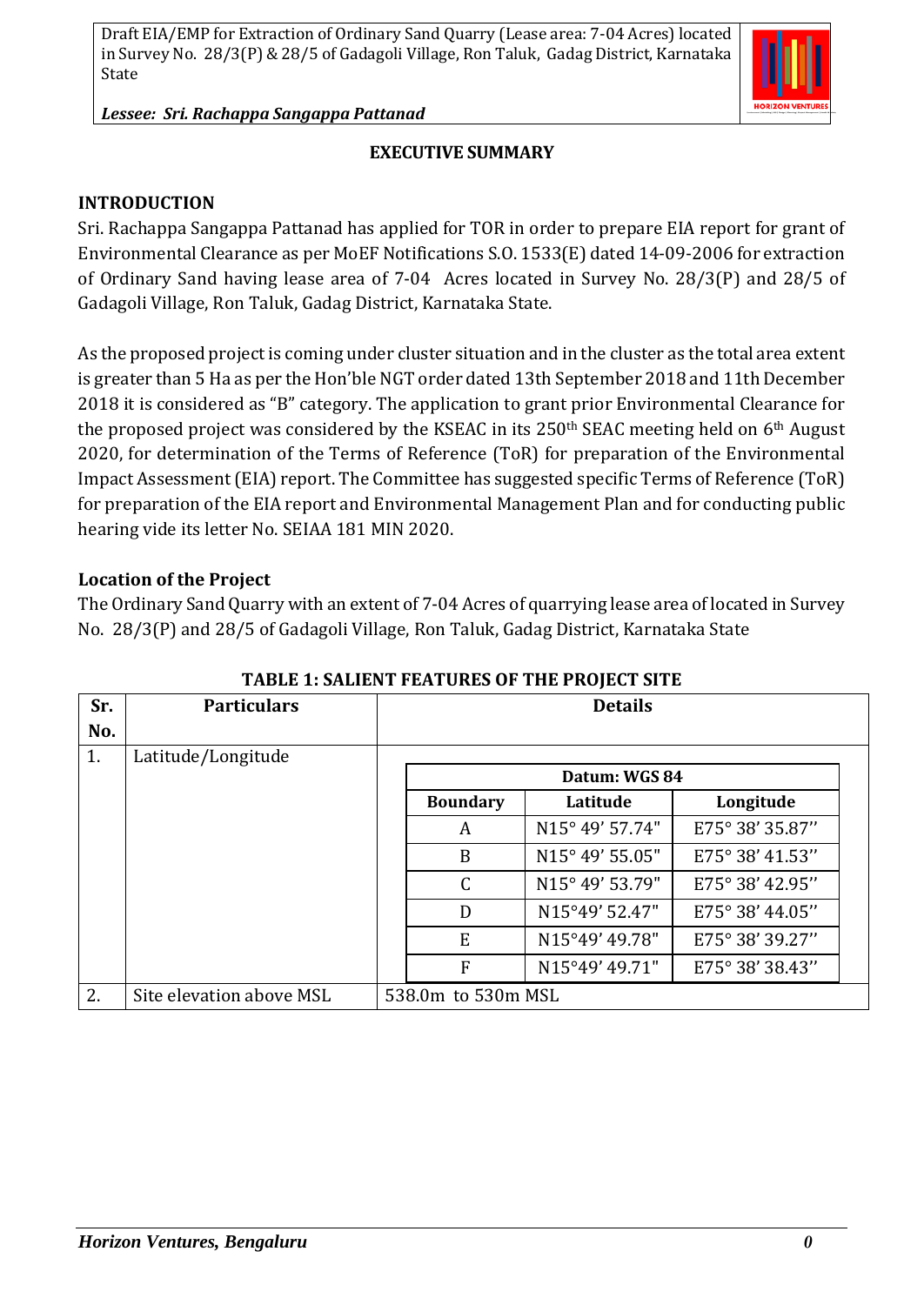

#### *Lessee: Sri. Rachappa Sangappa Pattanad*

| Sr. | <b>Particulars</b>                       | <b>Details</b>                                                                                                                                     |                                     |                                         |                                |  |
|-----|------------------------------------------|----------------------------------------------------------------------------------------------------------------------------------------------------|-------------------------------------|-----------------------------------------|--------------------------------|--|
| No. |                                          |                                                                                                                                                    |                                     |                                         |                                |  |
| 3.  | Land use at the proposed<br>project site | Sl.<br>No.                                                                                                                                         | Item                                | <b>Existing</b><br>/ present<br>(Acres) | <b>End of lease</b><br>(Acres) |  |
|     |                                          | 1.                                                                                                                                                 | Area Excavated                      |                                         | 1.91                           |  |
|     |                                          | 2.                                                                                                                                                 | Buffer Zone / storage<br>of topsoil |                                         | 0.96                           |  |
|     |                                          | 3.                                                                                                                                                 | Unutilized area                     | 2.87                                    | --                             |  |
|     |                                          |                                                                                                                                                    | <b>Total</b>                        | 2.87                                    | 2.87                           |  |
| 4.  | Nearest roadway                          | NH 50 - 16.50 kms (W) (Hospet to Bijapur Road)<br>SH 136-0.70 Kms (SE) (Holealur to Cholachagudda Road)<br>Holealur to Gadogoli road - 0.65 Kms(S) |                                     |                                         |                                |  |
| 5.  | <b>Nearest Railway Station</b>           | Holealur Railway Station - 1.25 Kms (SE)                                                                                                           |                                     |                                         |                                |  |
| 6.  | Nearest Railway line                     | Holealur broad-gauge section of South-eastern railways -<br>1.25 Kms (SE)                                                                          |                                     |                                         |                                |  |
| 7.  | Nearest Air Port                         | Hubballi Airport, Hyderabad, Karnataka ~ 79.64 kms                                                                                                 |                                     |                                         |                                |  |
| 8.  | Nearest village/major town               | Gadagoli Village $\sim 1.00$ km towards Southwest<br>Ron - 17.30 Kms SouthEast                                                                     |                                     |                                         |                                |  |
| 9.  | Hills/valleys                            | No major hills and valleys within 10 km radius                                                                                                     |                                     |                                         |                                |  |
| 10. | Ecologically sensitive zone              | Budihal Reserved Forest - 2.50 kms(S)<br>The Project site does not come under Western Ghats                                                        |                                     |                                         |                                |  |
| 11. | Reserved/Protected forests               | Budihal Reserved Forest - 2.50 kms(S)                                                                                                              |                                     |                                         |                                |  |
| 12. | Historical/tourist places                | None within 5 km radius area                                                                                                                       |                                     |                                         |                                |  |
| 13. | <b>Nearest Industries</b>                | Rockson Packaging Industries: 28.78 Kms, SW                                                                                                        |                                     |                                         |                                |  |
| 14. | Nearest water bodies                     | Malaprabha River - 95 mts (S)                                                                                                                      |                                     |                                         |                                |  |

### **PROJECT DESCRIPTION**

### **Method of Quarrying**

An open cast Semi Mechanized method will be adopted to operate the area. Since, the annual production is about 51,000 Tonnes for 1st year 34,000 and 13,820 Tonnes per Annum for 2nd & 3rd Year respectively the Open cast method will be followed during the plan period.

### **Anticipated life of the quarry**

Life of the mine in this case is for 3 years or till the reserves get exhausted.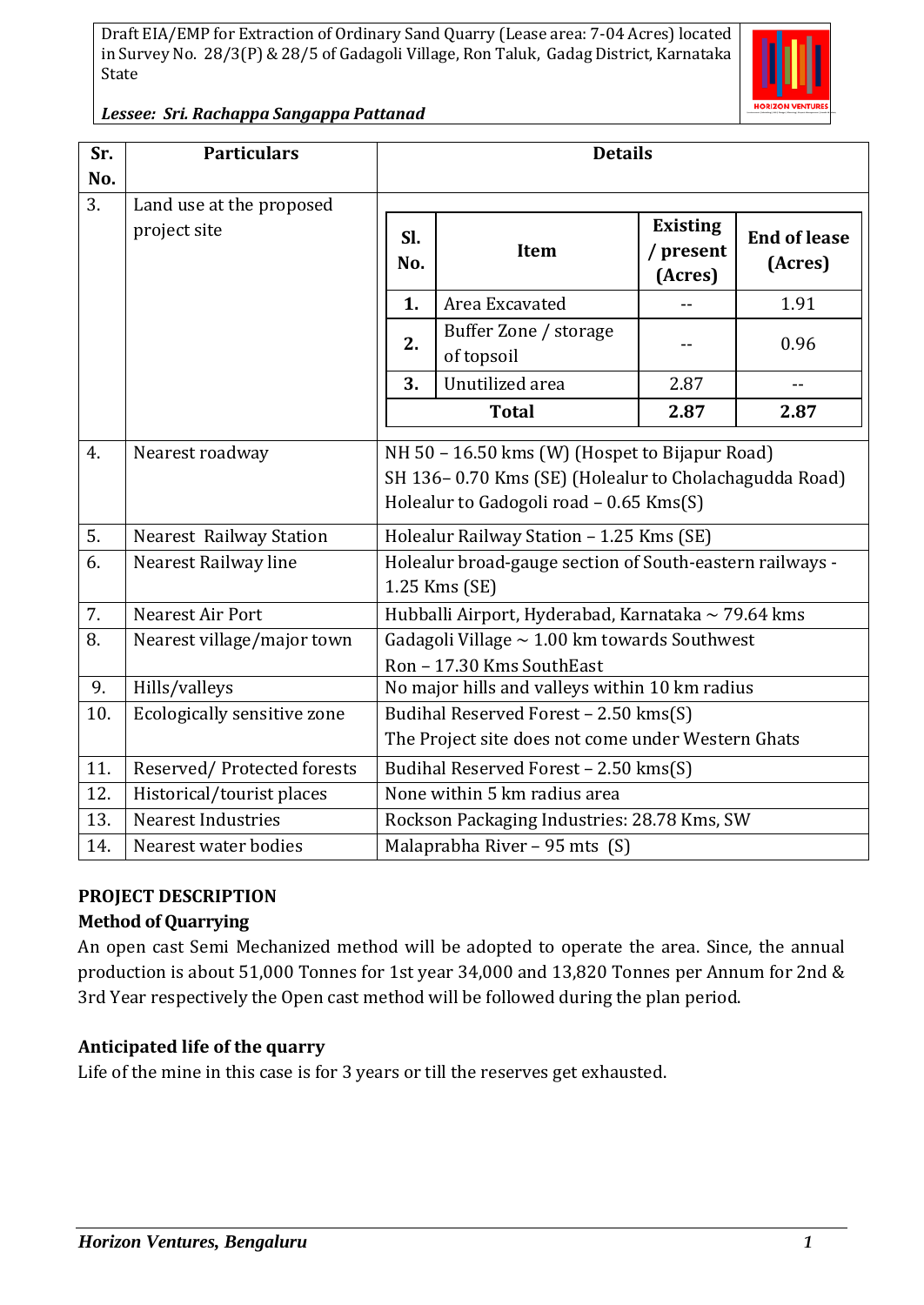

*Lessee: Sri. Rachappa Sangappa Pattanad*

## **Conceptual Quarry Plan**

Based on reserves of Ordinary sand as Production capacity of 51,000 Tonnes for 1st year & 34,000 and 13,820 Tonnes per Annum for 2nd & 3rd Year respectively for the 3 years plan period, thus the anticipated life of the will be till the reserves get exhausted.

## **Waste Generation & Disposal**

There is no such reduction of waste / mineral reject processing possibilities are proposed during plan period. There is no proposal of dumping during the proposed ensuing quarrying period, & concurrent backfilling is proposed.

## **Water Requirement & Source**

Total water requirement for the project will be 7.27 KLD, Requirement is met by procurement of water from the bore well nearby Tankers.

## **Manpower Requirement**

The said quarry provides direct employment to 17 people and generate indirect employment for 35 more people. Most of the directly employed manpower falls under skilled category Preference will be given to the local people as per their eligibility.

### **Site Infrastructure**

The Quarry will have its own office premises, canteen, first-aid center etc. Quarry office is well connected with wireless and telephone, internet & e-mail facilities for communication. The Quarry is provided with a workshop to undertake repairs and regular maintenance of quarrying machinery deployed.

## **EXISTING ENVIRONMENTAL SCENARIO Baseline Environmental Studies Meteorology & Ambient Air Quality (Oct 2020 to Dec 2020)**

### **Summary of Meteorological data generated at site.**

| Temperature $(^{\circ}C)$             | 10 to $37.2^{\circ}$ C |
|---------------------------------------|------------------------|
| Relative Humidity $(\%)$   36% to 71% |                        |
| <b>Wind Direction</b>                 | W                      |
| Calm wind $\%$                        | 10.99%                 |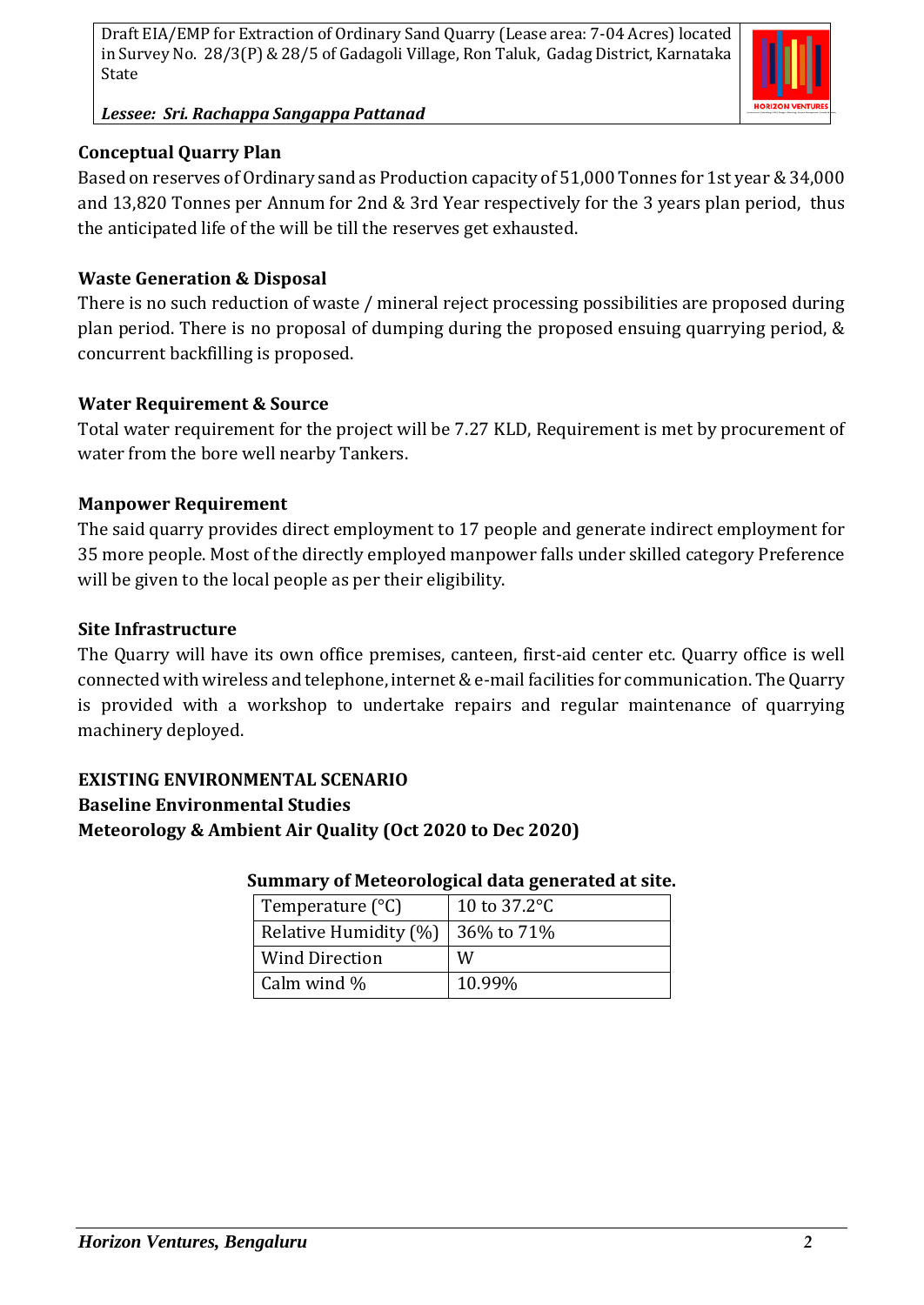

*Lessee: Sri. Rachappa Sangappa Pattanad*



WRPLOT View - Lakes Environmental Subware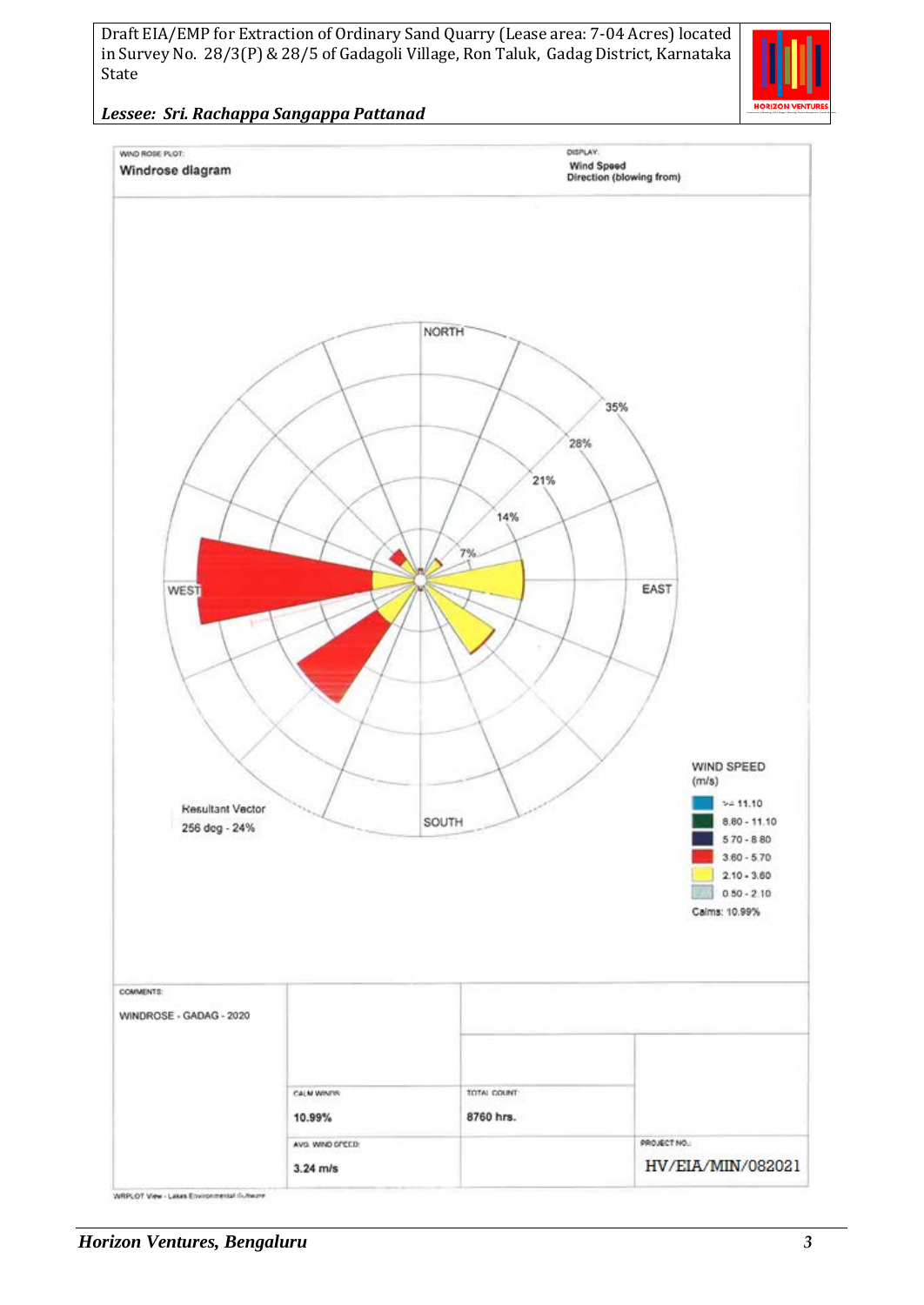

#### *Lessee: Sri. Rachappa Sangappa Pattanad*

### **Ambient Air Quality Status**

From the results, it is observed that the ambient air quality with respect to  $PM_{10}$ ,  $PM_{2.5}$ ,  $SO_2$ , and NOx at all the monitoring locations is within the permissible limits specified by CPCB.

### **Ambient Noise Levels**

Ambient noise level monitoring was carried out at the 9 monitoring locations, those were selected for ambient air quality monitoring. The monitoring results are within limits**.**

### **Biological Environment**

There is no National Park, Wildlife Sanctuary and Biosphere Reserve within 10 km radius.

### **Proposed Biological Environment Conservation Measures**

- Thick Green belt will be developed around Quarry lease area and along transport road.
- Periodic maintenance of mineral transport road
- Regular sprinkling of water through mobile tanker on mineral transport road
- Mineral carrying trucks are loaded with only the stipulated quantity to avoid overloading and covered with tarpaulin to avoid spillage.

### **Socio-economic Environment**

- There is no habitation in the Ordinary Sand Quarry. There is no rehabilitation and resettlement involved in the project.
- The said Quarry provides direct employment to 17 people and generate indirect employment for 35 more people. Most of the directly employed manpower falls under skilled category and the respective distribution / numbers is follows. Preference will be given to the local people as per their eligibility.
- The existing infrastructure facilities are sufficient to cater the needs of the Ordinary sand Quarry. However, the Quarry management will take efforts as a part of CER for improvement in civic amenities like sanitation, drinking water facilities, transport road, etc in the nearby villages.

### **ENVIRONMENTAL MONITORING PROGRAM**

An Environmental Management Cell (EMC) will be established in the Quarry under the control of Quarry Manager. The EMC will be headed by an Environmental Officer having adequate qualification and experience in the field of environmental management regular and periodic. Environmental monitoring of Ambient Air Quality, Water table depth, Water quality, Ambient Noise Levels, Soil Quality, CSR activities etc. will be carried out through MOEF accredited agencies and reports will be submitted to KSPCB/ Regional office of MoEF & CC.

### **RISK ASSESSMENT & DISASTER MANAGEMENT PLAN**

The assessment of risk in the Ordinary sand Quarrying project has been estimated for Slope failure, Movement of HEMM, Inundation due to surface water, Dust hazards, Hazards associated with use of Diesel Generator Sets and flooding of lower benches and corresponding mitigation measures are suggested in the draft EIA/EMP report.